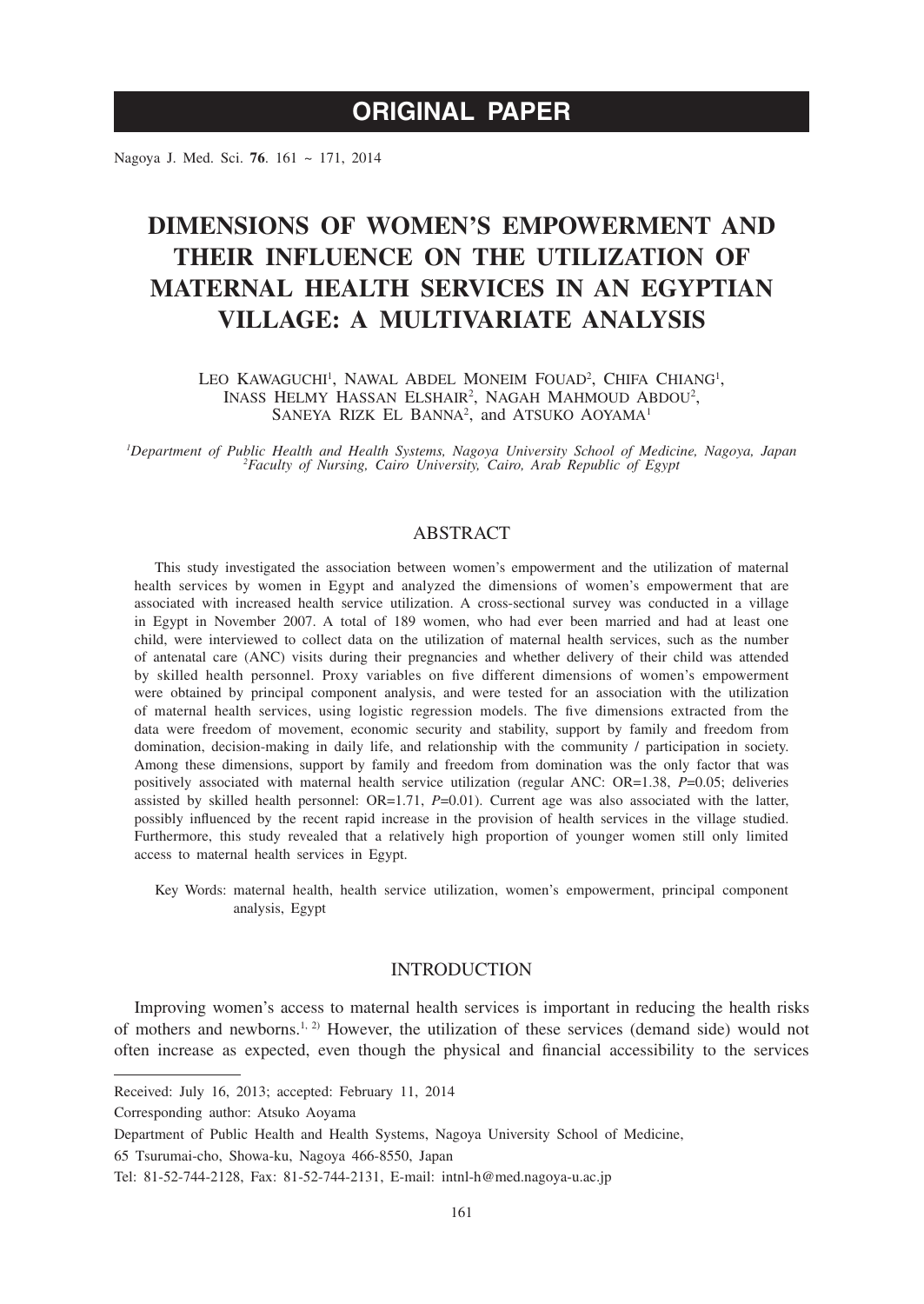Leo Kawaguchi *et al.*

(supply side) is improved. Thus, it is also important that the users, or the women, are highly motivated and empowered to use the services. $3, 4$  In a study of Demographic and Health Surveys from 31 developing countries, $3$  women with at least primary education, implying that they are at a higher level of empowerment than women with no formal education, were likely to make frequent antenatal care (ANC) visits, as well as have a presence of a skilled attendant at birth. Therefore, in order to improve the health of women and their newborns, it is important not only to provide necessary health services, but also to empower women so that they can make the right decisions when seeking those services.<sup>4, 5)</sup>

In this article, we aimed to analyze the association between women's empowerment and their utilization of maternal health services in an Egyptian village. The term "empowerment" has been used to represent a wide range of concepts. We defined the term "women's empowerment" in this study as "women's sense of self-worth; their right to have and determine choices; their right to have access to opportunities and resources; and their right to have the power to control their own lives, both within and outside their home".

Because of its multidimensionality, it is usually not appropriate to use a single indicator to measure empowerment.6) Moreover, it is the dimensions of empowerment that give us useful information when analyzing association, and when setting targets for possible intervention programs used to improve health outcomes.6) Therefore this study further focused on different dimensions of women's empowerment, and aimed to identify the dimensions of empowerment that are associated with health service utilization.

# MATERIALS AND METHODS

An interview-based, cross-sectional study was conducted among adult women residing in a village of Giza Governorate, Egypt in November 2007.

# *Characteristics of the study site and the population*

The village was located 15 km from Cairo; and the population at the time of the study was approximately 20,000, as estimated from the latest census results and the annual population growth rate of the Governorate. Household structure was a mixture of traditional extended families and clusters of newly settled nuclear families, reflecting the rapid development and population expansion of greater Cairo. Agriculture, such as cultivating wheat, rice, and vegetables, was the primary industry in this village; however, a considerable proportion of villagers were also engaged in working in local factories or construction sites, and not a few residents were working in the city as employees. All villagers were moderate Sunni Muslims,<sup>7, 8)</sup> and women's lifestyle and behaviours were not restricted very much, unlike those in other fundamental or strict Islamic societies.

# *Access to health services in the village*

Physical access to medical and health services was generally good in the village studied, where medical care was provided by a public health center, as well as by several private clinics. An obstetrician worked at the health center, which had a maternal and child-health care facility, and provided pregnant women and new mothers with a series of ANC and postnatal check-ups, delivery, and immunization, as well as with health education sessions on family planning, nutrition, endemic diseases, etc.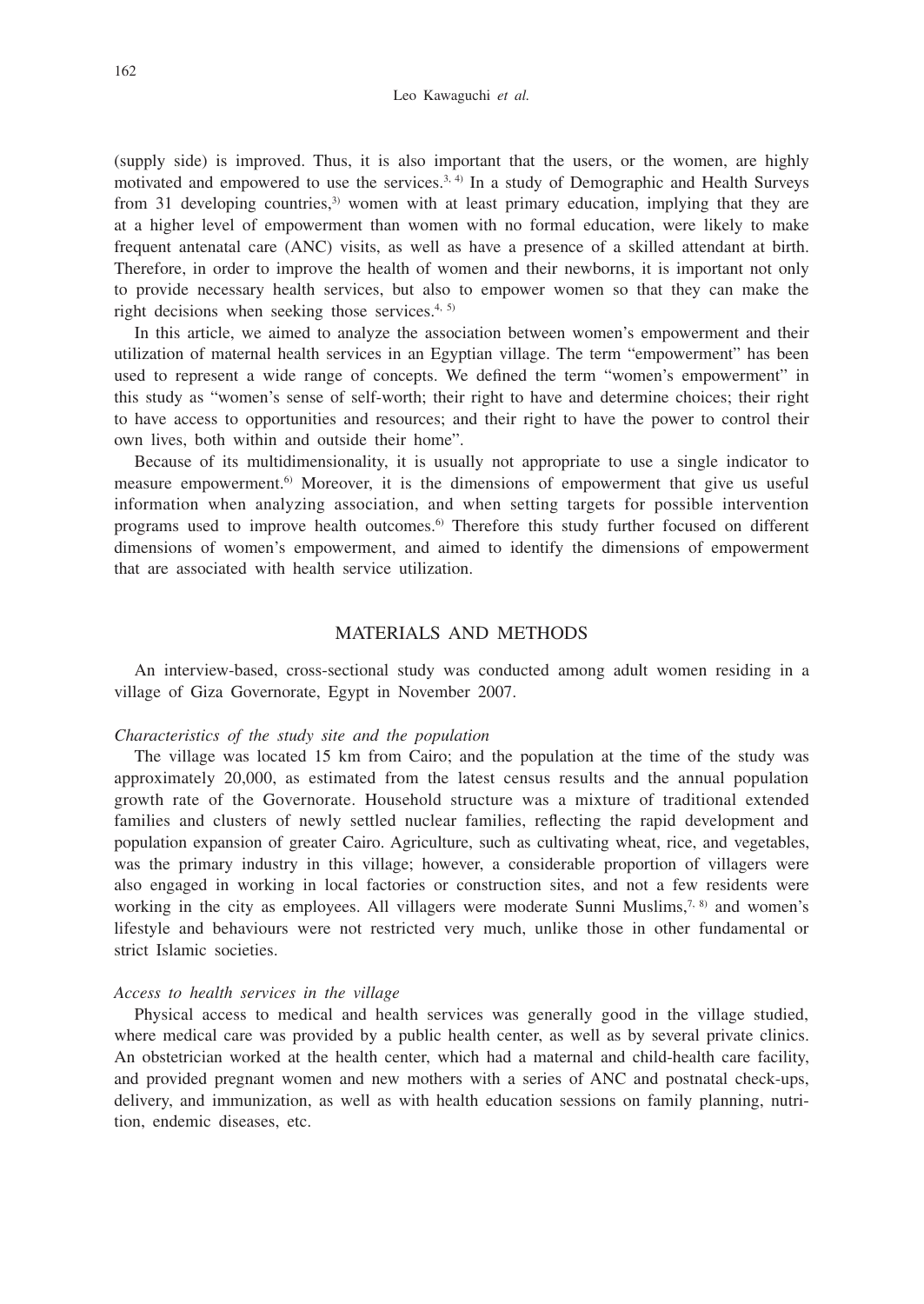### *Sampling of study participants*

Study subjects were women who had ever been married, were residing in the village, had at least one child, and were aged between 20 and 49 years at the time of the interview.

Neither a precise local population registry nor an accurate street map of the village was available: so initially, we divided the village into five wards of approximately similar areas, on a rough map of the village, according to natural and artificial boundaries such as wide streets or canals. Assuming that there was no great difference in population across the wards, around 40 households from each ward were arbitrarily selected, and one woman from each household, who met the inclusion criteria, and was available at the time of the visit of the interviewers, was selected as a study participant. The total number of women interviewed was 201; however, 12 were subsequently excluded from the study, as they did not respond to key questions necessary for the analysis. Therefore, 189 individuals were included in the present analysis.

#### *Interview of study participants*

A face-to-face interview was carried out at the home of each participant by a pair of trained female Egyptian interviewers, using a structured questionnaire written in Arabic. The questionnaire was developed by referencing various survey questionnaires, for example, Demographic and Health Surveys that have been used in Egypt in the past.<sup>9, 10)</sup> The participants were asked whether they had utilized certain health services during their last pregnancy and at the time of delivery, such as ANC, or if skilled health personnel had attended at birth. Information on social status and empowerment of the participant was obtained using a set of relevant questions based around financial stability and the decision-making powers of the participant, and the level of support they received from other members of their household. Age, education, family structure, and other demographic information were also obtained as control variables.

#### *Variables*

The principal hypothesis behind this study was that among the different dimensions of women's empowerment in Egypt, some are positively associated with an increased utilization of maternal health services. To test this hypothesis, we initially selected two dependent variables regarding the utilization of maternal health services, and identified five proxy variables representing the different dimensions of empowerment, aggregated from several indicator variables. Those indicators and their relevant questions are listed in Table 1.

Dependent variables: We set two dependent variables to indicate whether each participant had utilized maternal health services during her last pregnancy and delivery. The first variable was whether the participant had visited ANC at least four times during her last pregnancy, which has been regarded as "regular" attendance by the World Health Organization (WHO).<sup>11)</sup> The second variable was whether the delivery of her last child had been assisted by skilled health personnel; *i.e.*, midwives, doctors, or nurses, who had been formally educated and trained the skills needed to manage normal pregnancies and deliveries.

Proxy indicator variables for dimensions of empowerment: Five proxy indicators for different dimensions of women's empowerment were selected, using those employed in previous studies as a reference,<sup>12, 13)</sup> namely, freedom of movement, economic security and stability, support by family and freedom from domination, decision-making in daily life, and relationship with community and social participation. Each proxy variable was calculated from relevant questions in the questionnaire, using principal component analysis (PCA) to determine the weight of individual variables.14, 15) We adopted PCA to obtain unique proxy indicators for different dimensions of the empowerment, so that the association of those dimensions with the utilization of health services could be assessed in regression analysis. The first principal component of each PCA was chosen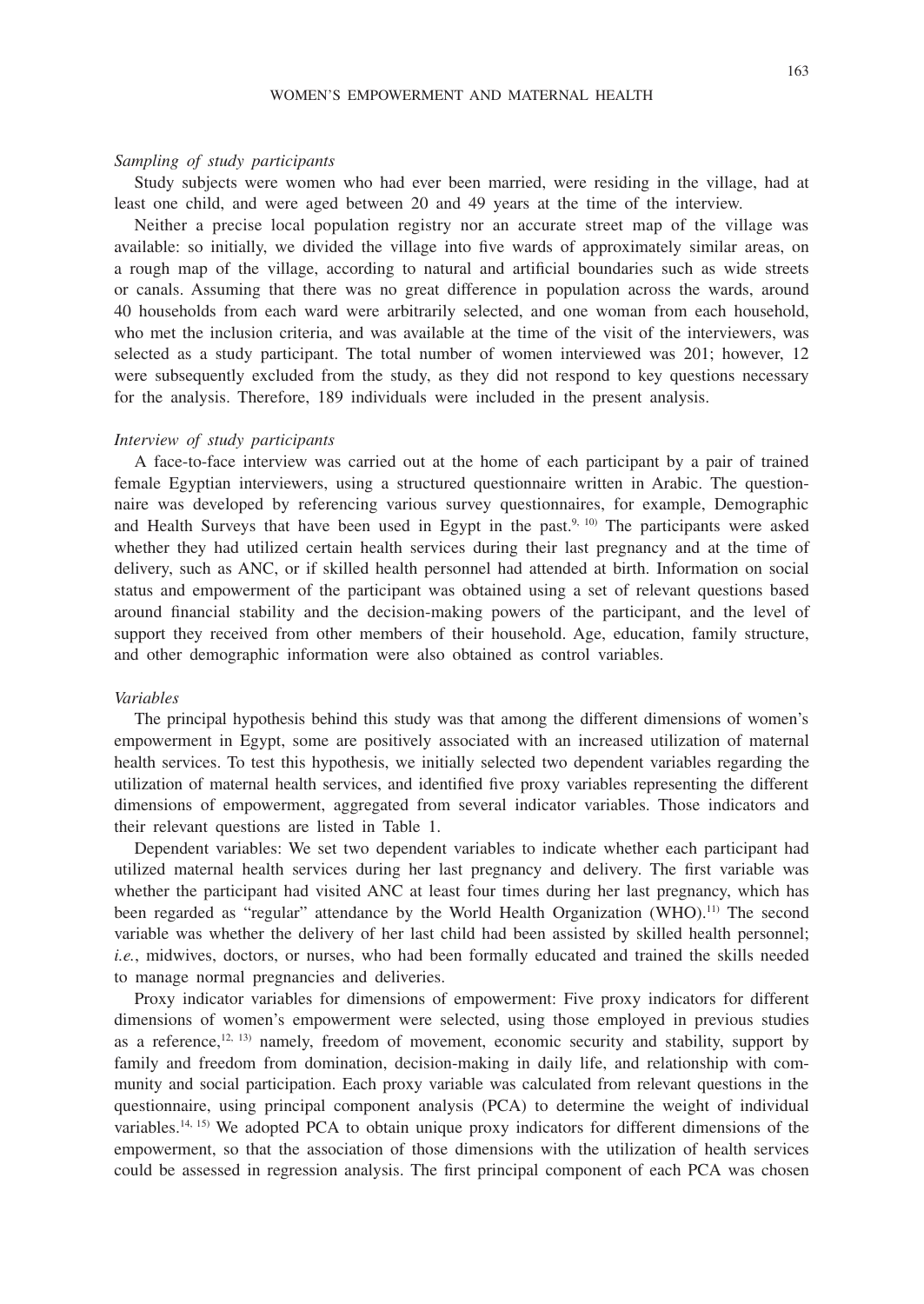| Dimensions                              | Questions related to the dimension                                                                         |
|-----------------------------------------|------------------------------------------------------------------------------------------------------------|
| Freedom of movement                     | Do you need to get permission from your family if you wish to go outside<br>your home?                     |
|                                         | Are you allowed to go alone to market / health center / outside the village<br>/ visit your friend's home? |
| Economic security<br>and stability      | Are you engaged in any activities (jobs) with cash income?                                                 |
|                                         | What is the amount of money you can spend freely?                                                          |
|                                         | How much money does your household earn in a month?                                                        |
| Support by family /                     | Is physical support by your family available in household chores?                                          |
| Freedom from<br>domination              | Are you living with your mother-in-law / daughters-in-law?                                                 |
|                                         | Have you ever been hit by your husband?                                                                    |
|                                         | Are you regularly hit by your husband?                                                                     |
| Decision-making                         | Who makes a decision on what to cook?                                                                      |
| in daily life                           | Who holds the final say in buying things for your family / for your child<br>/ for yourself?               |
|                                         | Who makes a decision on child's schooling / family planning?                                               |
| Relationship with                       | Are you aware of any community activities in your community?                                               |
| community /<br>Participation in society | Do you participate in those activities?                                                                    |
|                                         | Do you have time to participate in the activity?                                                           |

**Table 1** Five dimensions of women's empowerment and their corresponding questions in the study questionnaire

to represent each of the five proxy indicators, and used in the following regression models as continuous variables.

Control variables: Questions regarding other socioeconomic factors, such as current age, age at marriage, and level of education, were asked in the questionnaire. All variables, except current age and age at marriage which were continuous variables, were converted into dichotomous variables. These variables were entered into the following regression analysis as control variables.

## *Data analysis*

All data were entered in Microsoft Excel 2003. STATA release 11.1 (Stata Corp., College, Texas, USA) was used to derive descriptive statistics, obtain proxy indicators for empowerment by PCA, and conduct the subsequent analysis. We performed logistic regressions to analyze the association between the utilization of health services by the participants, and the five dimensions of women's empowerment and other control variables. All proxy variables and those control variables that were significantly associated (Wald *P*<0.05) were retained in the regression models.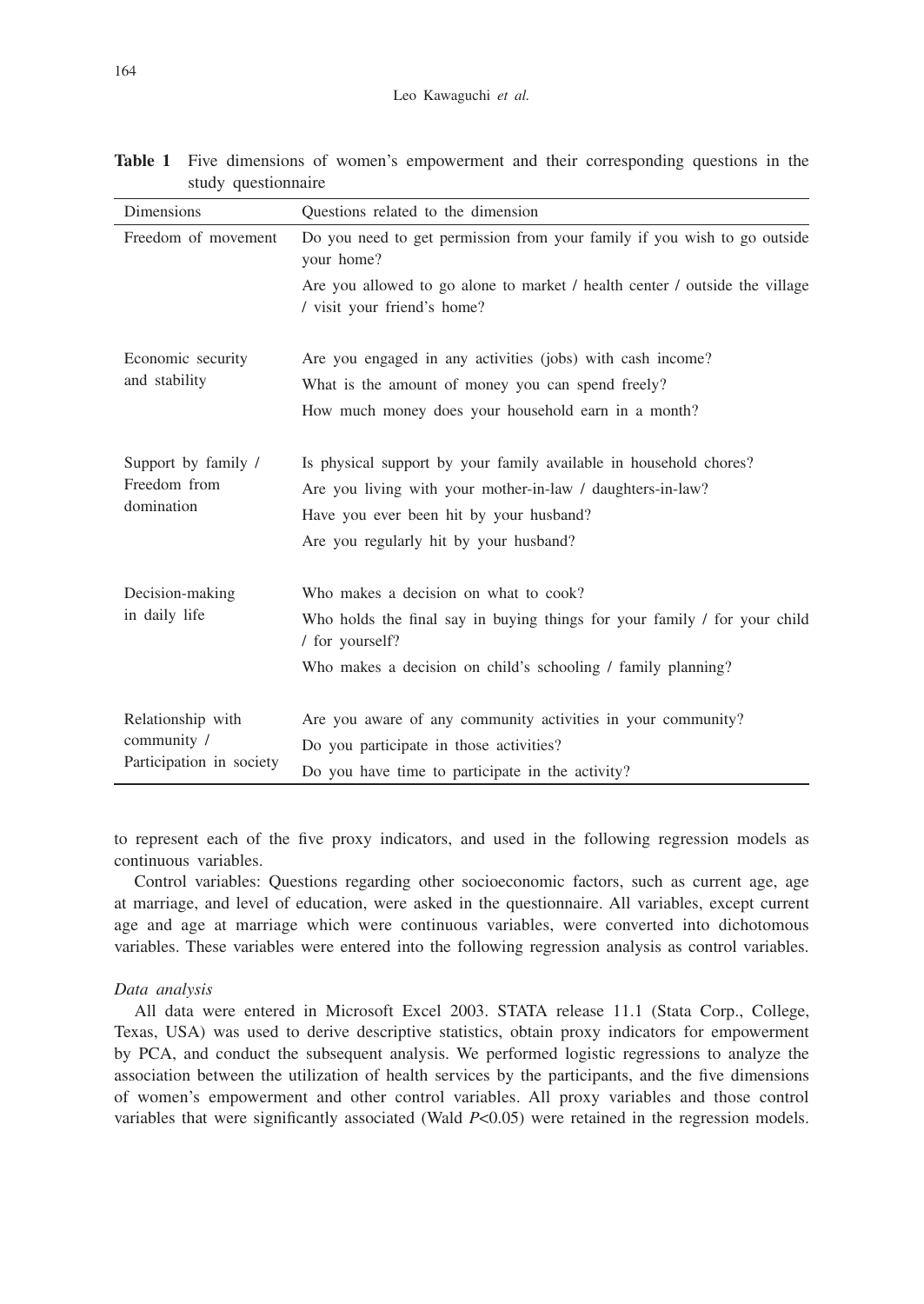#### *Ethical Considerations*

Participants were informed of the objectives and the methods of this study, and a written consent to take part was obtained from each of these individuals.

Ethical clearances for this study were obtained from the Ethics Review Committee of Nagoya University School of Medicine, Nagoya, Japan (Approval Number 574, November, 2007), as well as from Cairo University Faculty of Nursing, Cairo, Egypt.

# **RESULTS**

#### *Empowerment of the study participants*

As shown in Table 2, 86 out of the 189 participants (46 %) answered that they had ever attended formal education, or at least primary school education. The proportion was higher in younger age group, reaching 79 % among women younger than 25 years old (table not shown). Thirty-nine participants (21 %) answered that they had a job for which they were paid in cash, and the majority of these women were selling crops and vegetables in the market. Seven women (4 %) answered that they owned their own stalls, financed by a governmental financial support program.

Eighty-seven percent of participants answered that they required asking their family for permission to go anywhere, yet the degree of restrictions on movement differed widely among age groups, and was related to their destinations of visit. In contrast with visiting the mosque, their child's school, or going outside of the village, there were fewer restrictions on going to health facilities, although over half of the women (58 %) answered that they were required to ask their husbands for permission when they wished to visit the health center.

There were several community-based activities in the village, such as literacy class for the illiterate, and sewing and other handicraft training sessions for women, as well as a nursery for pre-school children, which were run by a local non-governmental organization. The proportion of women who knew about these activities was only  $34\%$ , and the proportion that had ever participated in any of these activities was 16 %. The main reasons for this lack of participation, even if the women were aware of the activities taking place, were "I don't need to participate" (35 %); and "I don't know how to participate" (31 %).

## *Health service utilization by the study participants*

Table 3 summarizes the utilization of maternal health services, including regular ANC and deliveries assisted by skilled health personnel, by the participants. Both indicators of service utilization were generally high in younger age groups. However, it was revealed that 12 % of the participants who were aged between 20 and 29 years answered that they had not had ANC at all during their last pregnancy. The number of children each participant had given birth to ranged from 1 to 10, with the median being 3.

## *Logistic regression analysis*

Tables 4 (a) and 4 (b) show the results of multivariate logistic regression analyses to investigate the dimensions of women's empowerment that were associated with health service utilization.

The factor that was most significantly associated with regular ANC was age; the younger the age of the women, the more she attended regular ANC (Table 4 (a)). Greater support by family members and freedom from domination were also associated with higher levels of regular ANC. Women who married young were likely to have less access to ANC.

Having a delivery assisted by skilled health personnel, the other indicator of the use of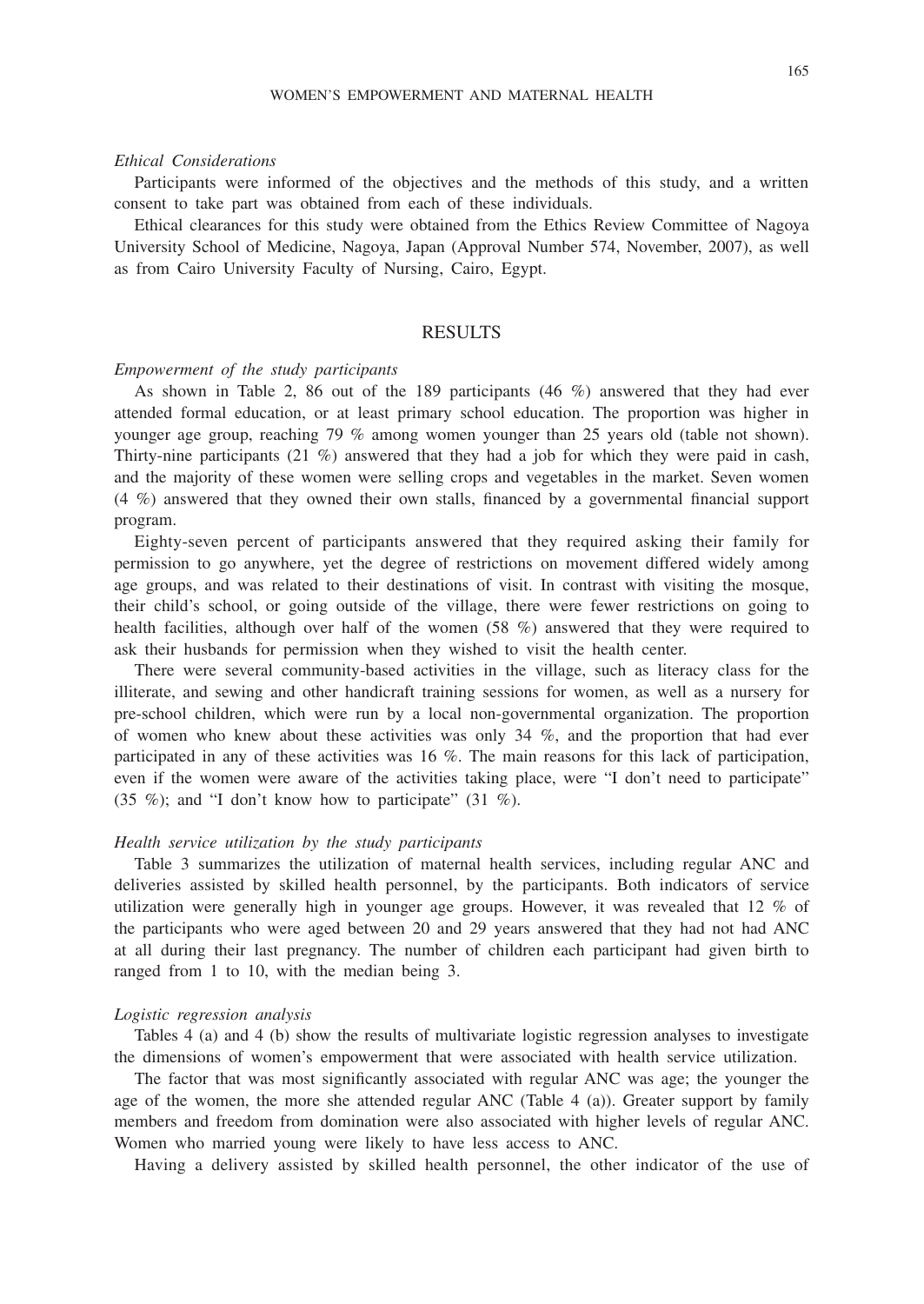| Variables                             |                     | $\mathbf n$    | Valid %                  |
|---------------------------------------|---------------------|----------------|--------------------------|
| Age                                   | $20 - 29$           | 100            | 52.9                     |
|                                       | $30 - 39$           | 56             | 29.6                     |
|                                       | $40 - 49$           | 33             | 17.5                     |
| Age at first marriage                 | $\leq$ 15           | 48             | 25.4                     |
|                                       | $16 - 17$           | 69             | 36.5                     |
|                                       | $\geq$ 18           | 72             | 38.1                     |
| Level of education                    | no formal education | 103            | 54.5                     |
|                                       | ≥primary school     | 86             | 45.5                     |
| Level of husbands' education          | ≤primary school     | 117            | 62.2                     |
|                                       | >primary school     | 71             | 37.8                     |
|                                       | no answer           | 1              | $\sim$                   |
| Permission needed to go out           | yes                 | 157            | 87.2                     |
|                                       | no                  | 23             | 12.8                     |
|                                       | no answer           | 9              | $\frac{1}{2}$            |
| Cash income                           | yes                 | 39             | 21.1                     |
|                                       | no                  | 146            | 78.9                     |
|                                       | no answer           | $\overline{4}$ | $\sim$                   |
| Support in household chores           | yes                 | 66             | 35.5                     |
|                                       | no                  | 120            | 64.5                     |
|                                       | no answer           | 3              | $\overline{\phantom{a}}$ |
| Family structure                      | nuclear             | 93             | 49.2                     |
|                                       | extended/joint      | 96             | 50.8                     |
| Husbands' physical assaults           | yes                 | 80             | 42.8                     |
|                                       | no                  | 107            | 57.2                     |
|                                       | no answer           | 2              | $\overline{\phantom{a}}$ |
| Decision-making on household issues*  | score $\leq$ 3      | 84             | 44.9                     |
|                                       | score > 3           | 103            | 55.1                     |
|                                       | no answer           | 2              | $\sim$                   |
| Decision-making on expenditure*       | score $\leq$ 5      | 84             | 44.7                     |
|                                       | score > 5           | 104            | 55.3                     |
|                                       | no answer           | -1             |                          |
| Awareness of community activities     | yes                 | 65             | 34.4                     |
|                                       | no                  | 124            | 65.6                     |
| Participation in community activities | yes                 | 30             | 15.9                     |
|                                       | no                  | 159            | 84.1                     |
| Total                                 |                     | 189            | 100.0                    |

**Table 2** Characteristics of the study participants

\*Variables for participation in decision-making processes were transformed into scores, by aggregating answers of relevant sub-questions. In each sub-question, women who could make a decision alone were given a full score of two points, who could only decide partly were given one point, and who could not join the decision making process were given zero point.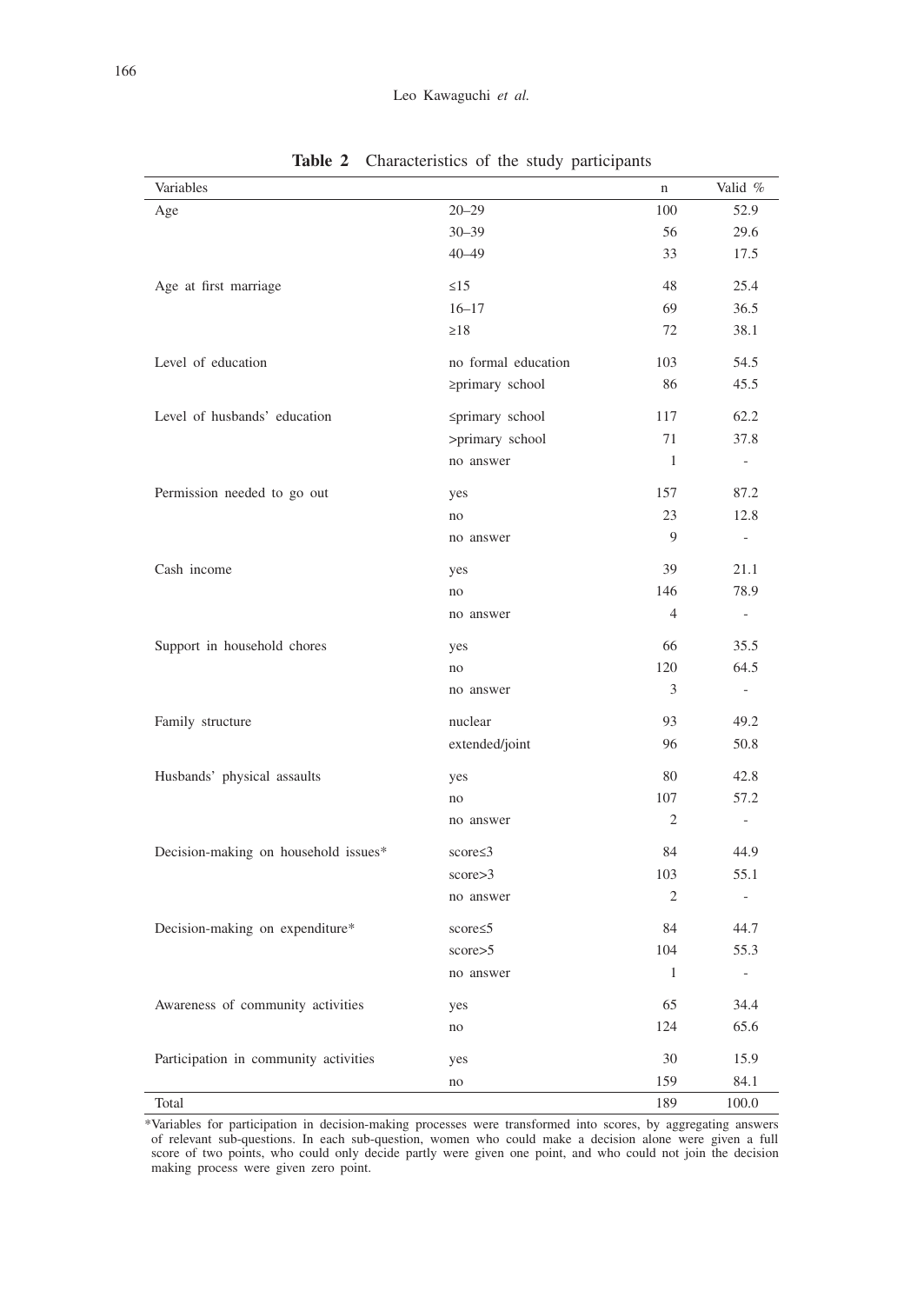health services, showed similar results in terms of the association with dimensions of women's empowerment. Again, greater support by family was associated with high service utilization. Other dimensions, that is, community participation, freedom of movement, economic stability, and decision-making, did not show significant associations with the attendance of skilled health personnel at delivery.

| Age<br>(years) | n   | Women who<br>attended<br>regular ANC<br>$(\%)$ | Women whose<br>delivery was<br>attended by skilled<br>health personnel<br>$(\%)$ | Women who<br>did <b>not</b> visit<br>ANC at all<br>$(\%)$ | Average<br>number of<br>children |
|----------------|-----|------------------------------------------------|----------------------------------------------------------------------------------|-----------------------------------------------------------|----------------------------------|
| $20 - 29$      | 100 | 68 (68 %)                                      | 93 $(93\%$                                                                       | 12 $(12 \%)$                                              | 2.1                              |
| $30 - 39$      | 56  | 19 $(34 \%)$                                   | 40 $(71\%)$                                                                      | $20(36\%)$                                                | 4.0                              |
| $40 - 49$      | 33  | 4 $(12 \, \%$ )                                | 18 (55 $%$ )                                                                     | 23 $(70\%)$                                               | 4.9                              |
| Total          | 189 | 91 (48 $%$ )                                   | 151 (80 $\%$ )                                                                   | 55 $(29\%)$                                               | 3.1                              |

**Table 3** Maternal health service utilization in the last pregnancy / delivery by study participants

**Table 4** Dimensions of empowerment associated with the utilization of maternal health services: multivariate logistic regression models

| (a) Regular ANC                                        |           |                      |        |
|--------------------------------------------------------|-----------|----------------------|--------|
| Independent variables                                  | <b>OR</b> | $(95 \% \text{ CI})$ | P      |
| Dimensions of women's empowerment                      |           |                      |        |
| Freedom of movement                                    | 0.77      | $(0.51 - 1.07)$      | 0.1    |
| Economic security and stability                        | 1.14      | $(0.92 - 1.40)$      | 0.2    |
| Support by family / freedom from domination            | 1.38      | $(1.01 - 1.92)$      | 0.05   |
| Decision-making in daily life                          | 0.93      | $(0.76 - 1.13)$      | 0.5    |
| Relationship with community / participation in society | 1.17      | $(0.81 - 1.58)$      | 0.4    |
| Current age                                            | 0.89      | $(0.85 - 0.93)$      | < 0.01 |
| Age of marriage                                        | 1.25      | $(1.10 - 1.42)$      | < 0.01 |

OR: odds ratio, controlling for all other variables in the table; CI: confidence interval

| (b) Delivery assisted by skilled health personnel      |      |                      |       |
|--------------------------------------------------------|------|----------------------|-------|
| Independent variables                                  | OR.  | $(95 \% \text{ CI})$ | P     |
| Dimensions of women's empowerment                      |      |                      |       |
| Freedom of movement                                    | 1.10 | $(0.72 - 1.67)$      | 0.7   |
| Economic security and stability                        | 1.23 | $(0.93 - 1.62)$      | 0.1   |
| Support by family / freedom from domination            | 1.71 | $(1.13 - 2.62)$      | 0.01  |
| Decision-making in daily life                          | 0.98 | $(0.76 - 1.27)$      | 0.9   |
| Relationship with community / participation in society | 1.08 | $(0.80 - 1.45)$      | 0.6   |
| Current age                                            | 0.88 | $(0.84 - 0.93)$      | <0.01 |

OR: odds ratio, controlling for all other variables in the table; CI: confidence interval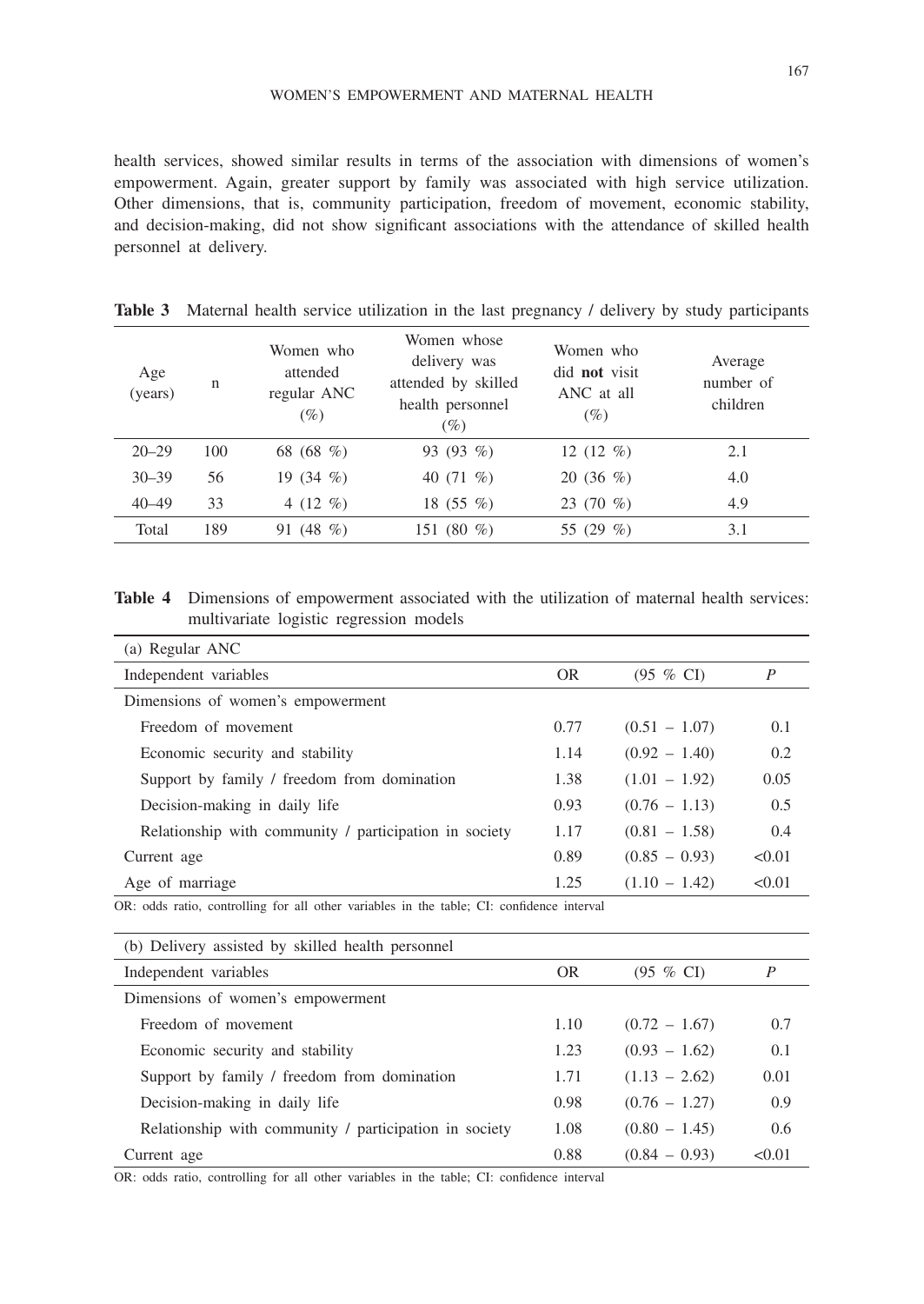# DISCUSSION

### *Dimensions of empowerment associated with maternal health service utilization*

This study aimed to investigate the dimensions of women's empowerment which are associated with an increased utilization of maternal health services in a village in Egypt. We found that there was a significant association between the dimension "support by family and freedom from domination" and the utilization of maternal health services in the village studied. As shown in the method section and in Table 1, this proxy variable was derived from questions around availability of support from family members in doing chores, and experience of physical abuse by husbands, based on the Schuler's model.<sup>12)</sup>

Family support has been regarded as one of the factors that had an influence on ANC visits or the attendance of skilled health personnel at delivery. Studies conducted in South Asia and Islamic countries showed that support from natal  $\text{kin}$ ,<sup>13)</sup> as well as from husbands or in-laws,<sup>16, 17)</sup> was associated with an increase in maternal health service utilization. Family support can encourage women to attend ANC, not only by providing the means of physical take-over of the household chores, but also through understanding and sympathy by using good communication among family members.<sup>18, 19)</sup>

Observations that women who have experienced physical abuse are less likely to initiate ANC have been reported from both the industrialized world<sup>20, 21)</sup> and poorer countries.<sup>22, 23)</sup> Domestic violence, directly or indirectly, increases the risk of illness and death of newborns,  $2^{4-28}$ ) thus, appropriate pre- and postnatal care is required, especially for those women who experience physical abuse. In our questionnaire, we did not ask whether physical abuse had been experienced during pregnancy specifically, but the finding of a positive association between freedom from domination and the utilization of maternal health services suggests that efforts to reduce levels of domestic violence by different channels would reduce risks of negative reproductive health outcomes.<sup>23)</sup>

We did not find an association between the economic stability of the participants and maternal health service utilization, although it has frequently been observed that women with a cash income have improved access to health services during pregnancy and delivery.<sup>12, 29, 30</sup> A possible explanation of our finding is that financial burden in consultation or treatment was not a major barrier to accessing of health services in Egypt, as the treatment cost of primary health service was relatively low and patients generally feel that these costs were reasonable.<sup>31)</sup>

Our observation that those of younger age showed greater use of maternal health services can be explained by the fact that younger women have improved access to information and education, $9, 32$  and hence greater awareness of their health compared to older women. This improved awareness of women was brought by the remarkable social and economic development in Egypt between early 1990s and mid 2000s,33–36) when the women experienced their last pregnancies and deliveries. Between 1990 and 2007, gross national income per capita increased from US\$ 750 to US\$ 1,630, and life expectancy at birth improved from 65 years to 70 years.<sup>37)</sup> In addition, the provision of health services has been rapidly improved in Egypt over the recent decades $32, 38$ ) through the health sector reform programs of the Egyptian government.<sup>35, 39)</sup> However, it is noteworthy that as many as 12 % of younger women in our study did not visit ANC during their last pregnancies. Further study is required to investigate the factors that hindered those women from using the recommended health services.

# *Measuring different aspects of empowerment*

In an attempt to examine the impact of women's empowerment on maternal health service utilization, we categorized individual questions in the questionnaire into five unique dimensions of empowerment and compared the association of each dimension with health service utilization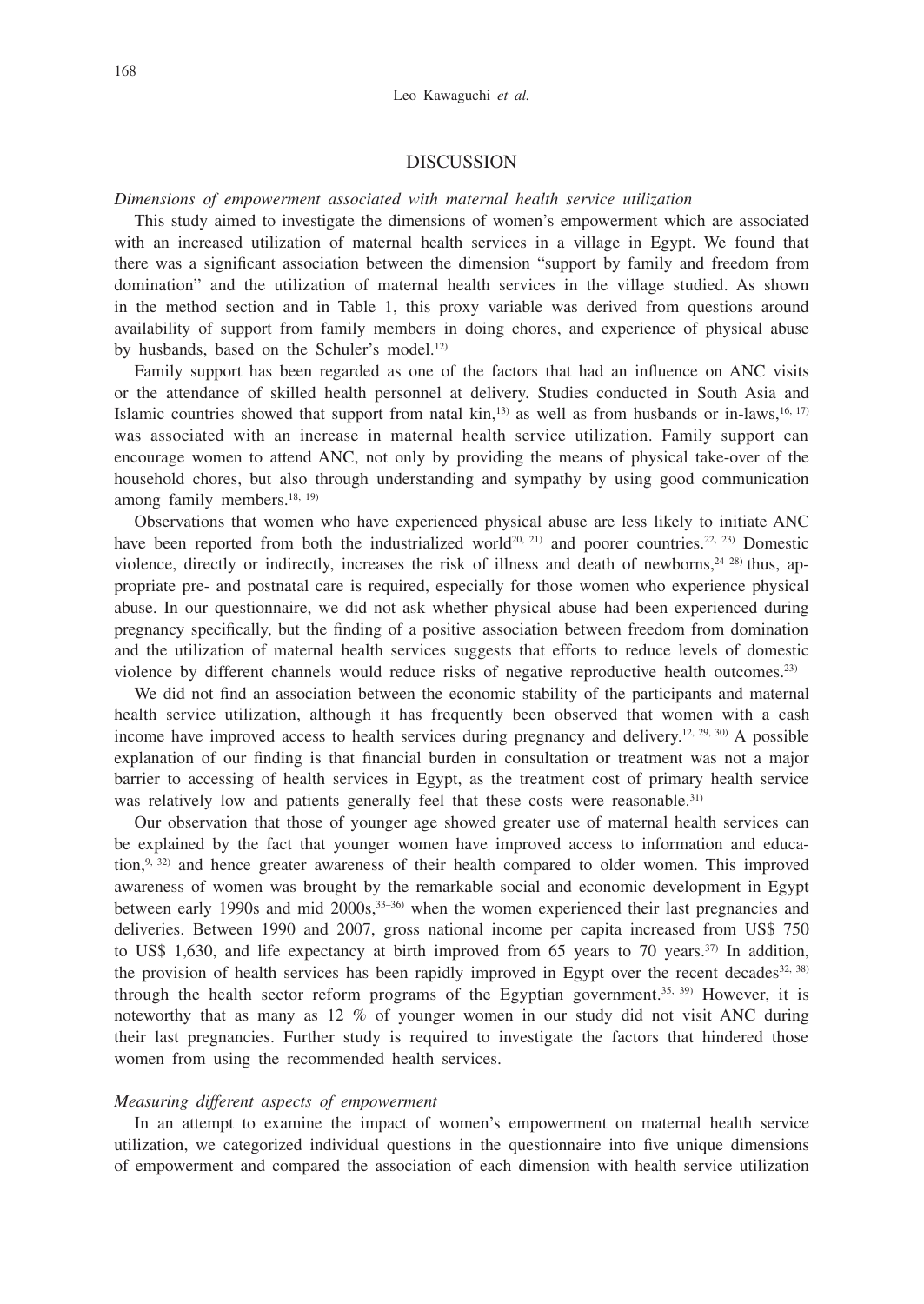in this study. This procedure of measuring many components of empowerment was important, because more than two dimensions are likely to be associated with outcome indicators at the same time, as well interact with each other.<sup>6, 32)</sup> We initially set five key dimensions of empowerment, based on a study conducted in Bangladesh by Schuler and Hashemi,<sup>12</sup> and allocated each variable in the questionnaire to the most appropriate dimensions. Unlike Schuler and Hashemi, who arbitrarily gave scores for each question and simply added these to obtain the overall score, we adopted PCA to reduce the subjectivity of weighing each score. PCA is a mathematical technique that transforms correlated variables into a small number of uncorrelated variables called principal components.15) This method reduces the number of correlated variables, minimizing the loss of information, so one of its most useful applications is to create a proxy indicator for grouped information. A technique analogous to PCA is factor analysis, and several studies have adopted this technique to identify proxy indicators of women's empowerment to investigate their association with the outcome of child health. $6$ )

This study has several limitations. First, there might be recall bias in the responses, as the women were asked about their past pregnancies and deliveries. Second, the analyses were based on self-reported responses, which might not be exactly same as their actual health seeking behaviours. Third, the study was conducted in a village in Egypt, thus the findings may or may not be applicable to any other parts of Egypt and other developing countries.

In conclusion, to improve maternal health outcomes, it is important to motivate women to utilize the available services. We found that, in a village in Giza Governorate, support by family and freedom from domination was positively associated with maternal health service utilization. It is not yet clear to what extent women's empowerment contributes to their health status; however, the findings could be the first step towards increasing service utilization, especially for women whose access to health services is inadequate. Our study has also indicated that women should not be the only targets. Encouraging families, as well as the local community, to support women could be equally important and effective in improving their utilization of health services, as support from others was found to be associated with an increase in service utilization by women.

# ACKNOWLEDGMENTS

We would like to extend our gratitude to the participants of the study. Their cooperation was valuable, and was greatly appreciated.

This study was in part supported by Grant-in-Aid for Scientific Research (B, 19406024) to AA from Japan Society for the Promotion of Science, and in part by the International Cooperation Research Grant (17-3) to AA from the Ministry of Health, Labour and Welfare, Japan.

## REFERENCES

- 1) WHO, UNFPA, UNICEF, The World Bank. Reduction of maternal mortality: A joint WHO/UNFPA/UNICEF/ World Bank statement. 1999, WHO, Geneva
- 2) Gabrysch S, Campbell OMR. Still too far to walk: literature review of the determinants of delivery service use. *BMC Pregnancy Childbirth*, 2009; 9: 34.
- 3) Ahmed S, Creanga AA, Gillespie DG, Tsui AO. Economic status, education and empowerment: implications for maternal health service utilization in developing countries. *PLoS One*, 2010; 5: e11190.
- 4) Hafez MA, Ullah MA, Begum HA, Alam AT, Haque MA. Extent of utilization and factors influencing antenatal care in rural Rajshahi. *J Prev Soc Med*, 1999; 18: 1–6.
- 5) Chiang C, Elshair IHH, Kawaguchi L., Fouad NAM., Abdou NM., Higuchi M, El Banna SR, Aoyama A.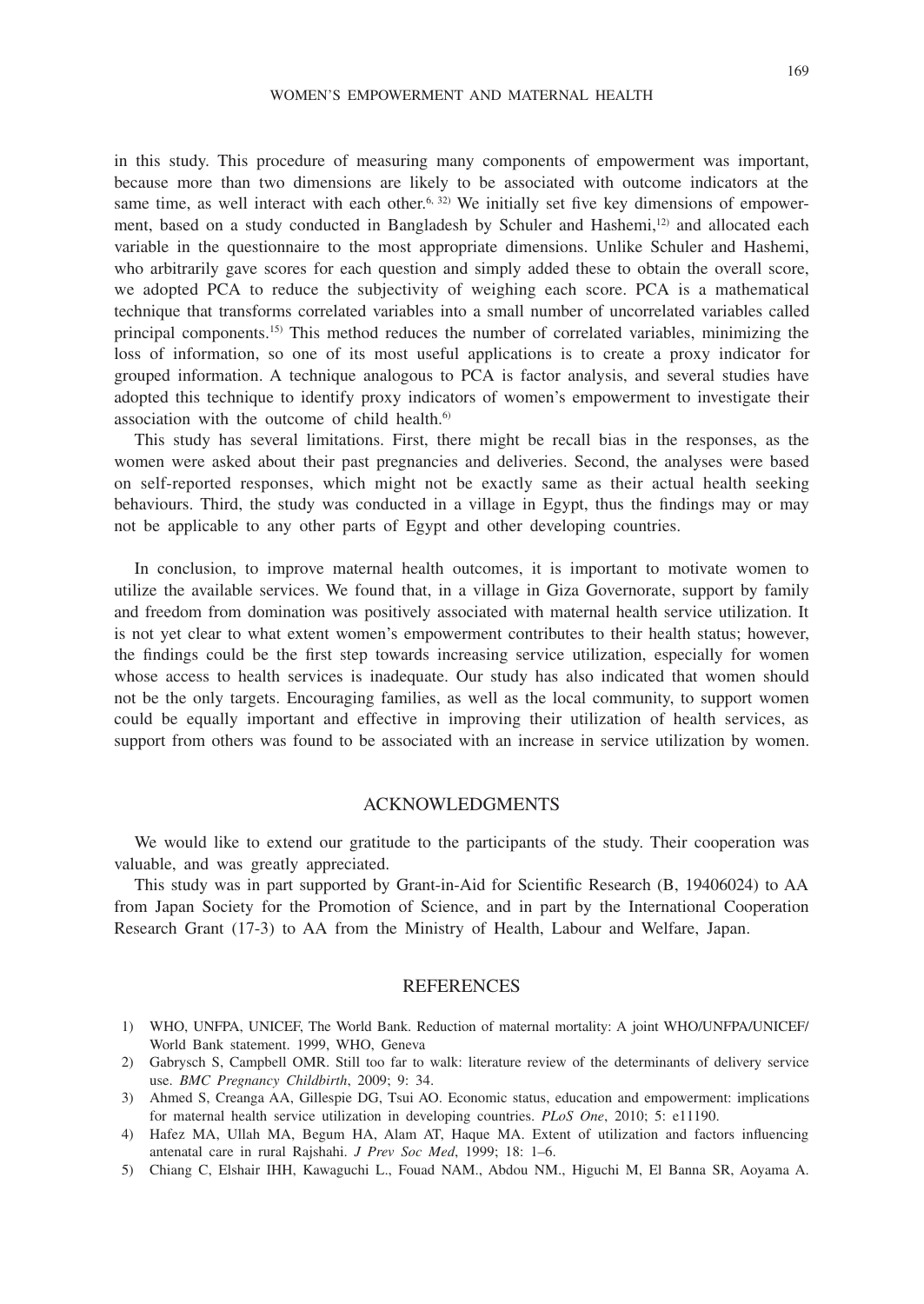#### Leo Kawaguchi *et al.*

Improvements in the status of women and increased use of maternal health services in rural Egypt. *Nagoya J Med Sci*, 2012; 74: 233–240.

- 6) Kishor S. Empowerment of women in Egypt and links to the survival and health of their infants. *In: Women's empowerment and demographic processes: moving beyond Cairo*, edited by Presser H, B, Sen G. pp.119–156, 2000, Oxford University Press, New York.
- 7) Kosugi Y. Sunni. *In: Dictionary of Islam*, edited by Otsuka K, Kosugi Y, Komatsu H, Tonaga Y, Hata T, Yamauchi M. pp. 550–551, 2002, Iwanami Shoten Publishers, Tokyo. (In Japanese)
- 8) Kosugi Y. Islam Religion, Society, and Culture. 1994, Kodansha, Ltd., Tokyo. (In Japanese)
- 9) El-Zanaty F, Sayed HAA, Zaky HHM, Way AA. Egypt Demographic and Health Survey 1992. 1993, National Population Council, and Macro International Inc., Cairo.
- 10) El-Zanaty F, Way A. Egypt Demographic and Health Survey 2005. 2006, Ministry of Health and Population, National Population Council, El-Zanaty and Associates, and ORC Macro, Cairo.
- 11) Villar J, Bergsjø P. WHO antenatal care randomized trial: Manual for the implementation of the new model. 2002, World Health Organization, Geneva.
- 12) Schuler SR, Hashemi SM. Credit programs, women's empowerment, and contraceptive use in rural Bangladesh. *Stud Fam Plann*, 1994; 25: 65–76.
- 13) Bloom S, Wypij D, Das Gupta M. Dimensions of women's autonomy and the influence on maternal health care utilization in a north Indian city. *Demography*, 2001; 38: 67–78.
- 14) Filmer D, Pritchett LH. Estimating wealth effects without expenditure data-or tears: an application to educational enrolments in states of India. *Demography*, 2001; 38: 115–132.
- 15) Chatfield C, Collins AJ. Introduction to multivariate analysis. 1980, Chapman and Hall, London.
- 16) Rabbani F, Raja FF. The minds of mothers: maternal mental health in an urban squatter settlement of Karachi. *J Pak Med Assoc*, 2000; 50: 306–312.
- 17) Simkhada B, Porter MA, van Teijlingen ER. The role of mothers-in-law in antenatal care decision-making in Nepal: a qualitative study. *BMC Pregnancy Childbirth*, 2010; 10: 34.
- 18) Qureshi N, Shaikh BT. Women's empowerment and health: the role of institutions of power in Pakistan. *East Mediterr Health J*, 2007; 13: 1459–1465.
- 19) Mumtaz Z, Salway SM. Gender, pregnancy and the uptake of antenatal care services in Pakistan. *Sociol Health Illn*, 2007; 29: 1–26.
- 20) Dietz PM, Gazmararian JA, Goodwin MM, Bruce FC, Johnson CH, Rochat RW. Delayed entry into prenatal care: effect of physical violence. *Obstet Gynecol*, 1997; 90: 221–224.
- 21) Bailey BA, Daugherty RA. Intimate partner violence during pregnancy: incidence and associated health behaviours in a rural population. *Matern Child Health J*, 2007; 11: 495–503.
- 22) Diop-Sidibé N, Campbell JC, Becker S. Domestic violence against women in Egypt wife beating and health outcomes. *Soc Sci Med*, 2006; 62: 1260–1277.
- 23) Koski AD, Stephenson R, Koenig MR. Physical violence by partner during pregnancy and use of prenatal care in rural India. *J Health Popul Nutr*, 2011; 29: 245–254.
- 24) Cokkinides VE, Coker AL, Sanderson M, Addy C, Bethea L. Physical violence during pregnancy: maternal complications and birth outcomes. *Obstet Gynecol*, 1999; 93: 661–666.
- 25) Kaye DK, Mirembe FM, Bantebya G, Johansson A, Ekstrom AM. Domestic violence during pregnancy and risk of low birth weight and maternal complications: a prospective cohort study at Mulago Hospital, Uganda. *Trop Med Int Health*, 2006; 11: 1576–1584.
- 26) Silverman JG, Decker MR, Gupta J, Kapur N, Raj A, Naved RT. Maternal experiences of intimate partner violence and child morbidity in Bangladesh: evidence from a national Bangladeshi sample. *Arch Pediatr Adolesc Med*, 2009; 163: 700–705.
- 27) Rodrigues T, Rocha L, Barros H. Physical abuse during pregnancy and preterm delivery. *Am J Obstet Gynecol*, 2008; 198: 171 e171–176.
- 28) Åsling-Monemi K, Peña R, Ellsberg MC, Persson LÅ. Violence against women increases the risk of infant and child mortality: a case-referent study in Nicaragua. *Bull World Health Organ*, 2003; 81: 10–16.
- 29) Beegle K, Frankenberg E, Thomas D. Bargaining power within couples and use of prenatal and delivery care in Indonesia. *Stud Fam Plann*, 2001; 32: 130–146.
- 30) Adamu YM, Salihu HM. Barriers to the use of antenatal and obstetric care services in rural Kano, Nigeria. *J Obstet Gynaecol*, 2002; 22: 600–603.
- 31) Gadallah M, Zaki B, Rady M, Anwer W, Sallam I. Patient satisfaction with primary health care services in two districts in Lower and Upper Egypt. *East Mediterr Health J*, 2003; 9: 422–430.
- 32) Sayed HAA, Osman MI, El-Zanaty F, Way A. Egypt Demographic and Health Survey 1988. 1989, Egypt National Population Council, Institute for Resource Development, and Macro Systems, Inc., Cairo.